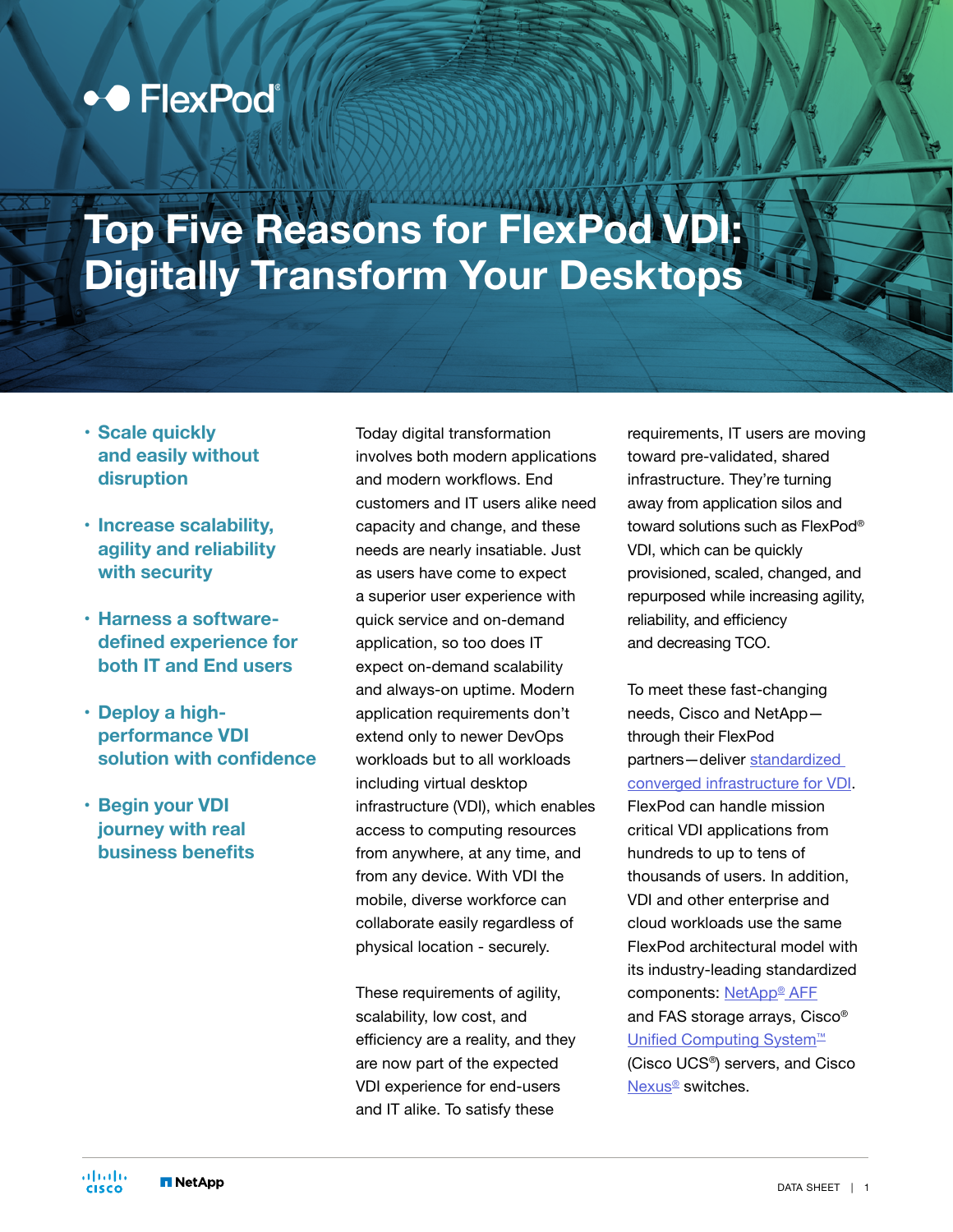#### **1. Scale quickly and easily without disruption**

Growth of a VDI solution is all but inevitable, so a solution must scale, and scale predictably. FlexPod delivers software-driven scalability that provisions in software quick changes to the infrastructure. You can granularly and non-disruptively repurpose, add, or subtract compute, storage, and network resources. FlexPod VDI truly delivers infrastructure as code.

FlexPod abstraction comes from UCS compute and NetApp ONTAP® storage software that offer plug-ins, management packs, and commandlets that allow orchestration from UCS Director or other third-party software. You can then scale, repurpose, change, add, and subtract VDI workloads for FlexPod quickly, efficiently, and in a standardized manner through software policy—not unplanned, error-prone processes. You can efficiently and accurately address any spikes in VDI demand or lulls, whenever they occur. You can alter VDI resources all in software. You can easily reallocate resources from other workloads like databases back to VDI, or vice versa. Our solutions support high virtual-desktop density (desktops per server), and additional servers and storage scale with near-linear performance. Cisco UCS Manager and Cisco Intersight™ service profiles allow on-demand server provisioning.

#### FlexPod for VDI is [fully tested and](https://www.cisco.com/c/en/us/td/docs/unified_computing/ucs/UCS_CVDs/flexpod_ontap96_vmware710_67_u2_ucs_40_6700_seats.html#_Toc36197504)

[validated](https://www.cisco.com/c/en/us/td/docs/unified_computing/ucs/UCS_CVDs/flexpod_ontap96_vmware710_67_u2_ucs_40_6700_seats.html#_Toc36197504) to provide operational simplicity. These highly-available architectures have no single point of failure and do not require storage tuning or tiers. They provide low TCO, with dramatic savings in power, cooling, and space requirements. Highly available architectures deliver enterprise-grade resiliency, supporting nondisruptive operations with no downtime – whether your scaling to hundreds of users up to tens of thousands of users.

With FlexPod ONTAP FlexGroup and NetApp FlexVol® technology, FlexPod scales up to 20 PB, 20 FlexVol volumes, and billions of files non-disruptively. This non-disruptively scalability enables you to scale one FlexPod pod to over 20,000 VDI users. Customers can also choose multiple pods to scale beyond this number. You don't have to worry about running out of space or scale as both are inherently part of the FlexPod architecture and model.

FlexPod ONTAP SVMs (Storage Virtual Machines) allow IT to divide, consolidate and provide isolated virtual storage arrays to their customers including overlapping client addresses. SVMs provide high availability and security with clustered ONTAP systems which can scale up to 24 nodes. In addition, FlexPod ONTAP storage arrays deliver Adaptive Quality of Service (AQoS) policy group to

automatically scale a throughput ceiling or floor, guaranteeing performance to volumes and to your VDI users. AQoS protects from users be bullied by other workloads or users. If you are not sure about the value to set for SLA, ActiveIQ Unified Manager will suggest a value based on the performance data collected from your VDI users. In total, with SVMs and AQoS you get the most from your FlexPod storage, enabling easy scaling to over ten thousand users and tens of petabytes where no single user lacks for performance.

*"The product is very stable. I don't think it's failed once since I have worked with it within the organization."*

[Cloud Infrastructure Engineer](https://www.itcentralstation.com/product_reviews/flexpod-review-63153-by-taylor-brown) [at Payments Canada](https://www.itcentralstation.com/product_reviews/flexpod-review-63153-by-taylor-brown)

### *"FlexPod has improved our application performance by 40%."*

[Senior Systems Engineer at a](https://www.itcentralstation.com/product_reviews/flexpod-review-67781-by-reviewer926175) [manufacturing company with](https://www.itcentralstation.com/product_reviews/flexpod-review-67781-by-reviewer926175)  [10,001+ employees](https://www.itcentralstation.com/product_reviews/flexpod-review-67781-by-reviewer926175)

Source: www.itcs.com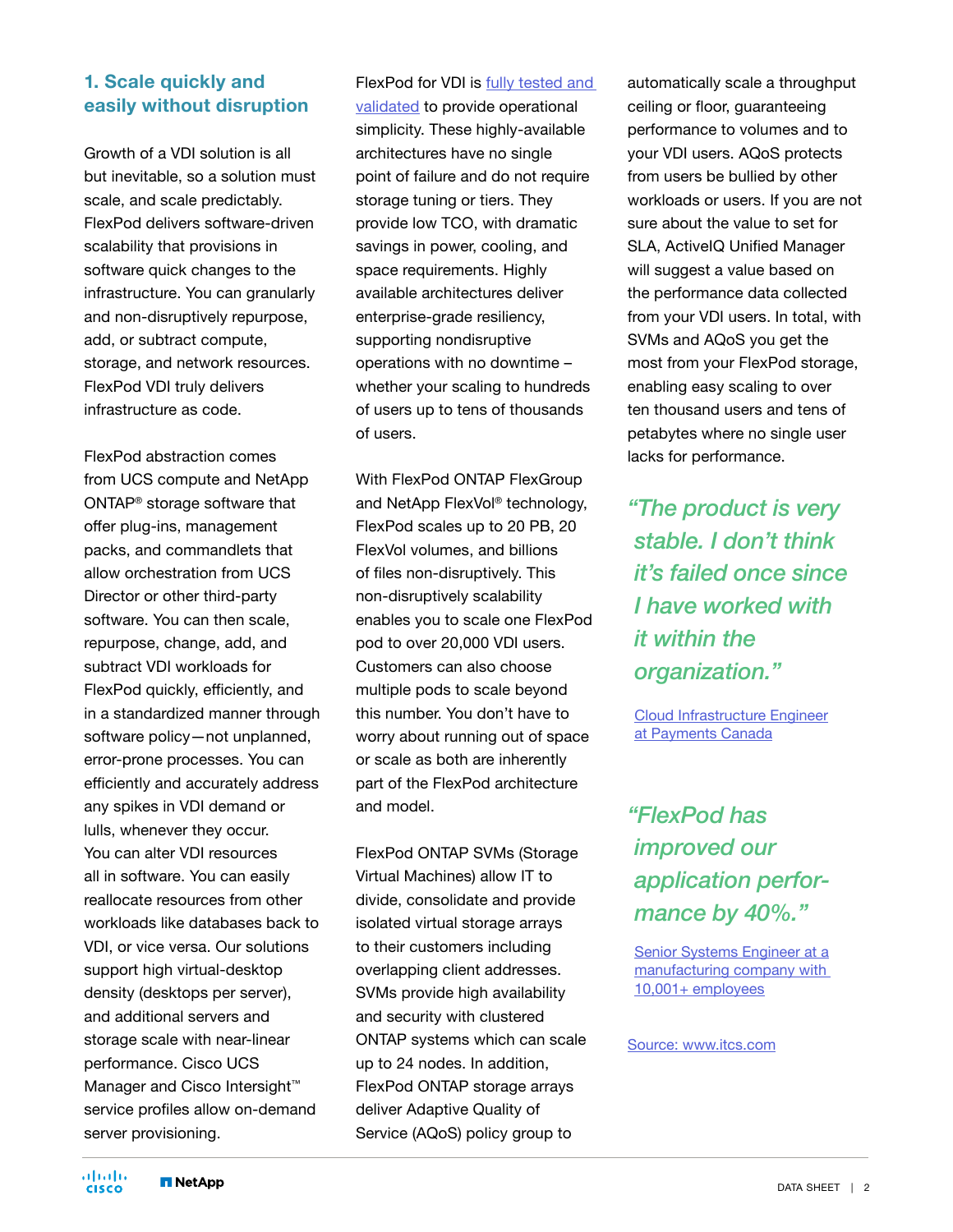#### **2. Increase scalability, agility and reliability with security**

FlexPod UCS servers provide the core of the data center infrastructure for desktop virtualization. UCS drastically reduces the number of servers, switches, network interface cards (NICs), and host bus adapters (HBAs) needed, and the number of cables used per server. Because IT can rapidly deploy or re-allocate servers by using FlexPod UCS service profiles, operations are significantly simplified. Thousands of desktops can be provisioned quickly and efficiently through our ecosystem broker partners, including Citrix and VMware Horizon. This ease of provisioning makes end users productive more quickly, improves business agility, and frees up IT resources for other tasks.

FlexPod VDI reliability also comes from its dual-redundant design in all areas of the architecture. Dual paths, NetApp Snapshot<sup>™</sup> and SnapMirror™ copies, and software abstraction enable FlexPod to keep running even if any single component, path, server, data, switch, storage component, or storage controller is lost. Because all components are abstracted in software, any part of the infrastructure can easily be brought back into the design non-disruptively. Not only can VDI customers have bulletproof scalability: They can have scalability with reliability.

FlexPod delivers security leveraging its ONTAP storage arrays with flexible encryption and key management help guard your sensitive data on the premises, in the cloud, and in transit. With simple and efficient security FlexPod ONTAP storage arrays you can:

- Achieve FIPS 140-2 compliance (Level 1 and Level 2) with self-encrypting drives and use any type of drives with software-based encryption.
- Meet governance, risk, and compliance requirements with security features such as secure purge; logging and auditing monitors; and write once, read many (WORM) file locking.
- Protect against threats with multifactor authentication, role-based access control, secure multitenancy, and storage-level file security.

Providing a FlexPod VDI solution for applications and virtual desktops also solves the complex, massive problem of securing your intellectual property. Your data remains in the data center, under your control, allowing VDI users access to create, modify, and retire content. Using policy-based file access, you can limit the capability for users to download data to physical devices. Keeping the data in the data center not only improves security, it also gives you the ability to back up and recover your critical files and information reliably and efficiently.

#### **3. Harness a softwaredefined experience for both IT and End users**

FlexPod abstraction comes from UCS compute and NetApp ONTAP® storage software offers plug-ins, management packs, and commandlets that allow orchestration from UCS Director or other third-party software. The fifth-generation Cisco UCS Server platforms support the new Intel Xeon Scalable processors, delivering faster CPUs and memory with increased core counts. The Cisco UCS M5 Server portfolio, which includes half-width blade servers, supports NVMe and industry-leading GPU density. These innovations allow you to address general compute infrastructure along with VDI, real-time analytics, deep learning, and machine learning with a common system-based approach.

Graphics acceleration and high-performance storage options can be added to the solution, depending on the number of power users and overall scalability plans. NVIDIA virtual GPU (vGPU) allocates graphics processing resources to users' machines differently, based on need. Additionally, based on user requirements, NVIDIA vGPU software options can also be considered.